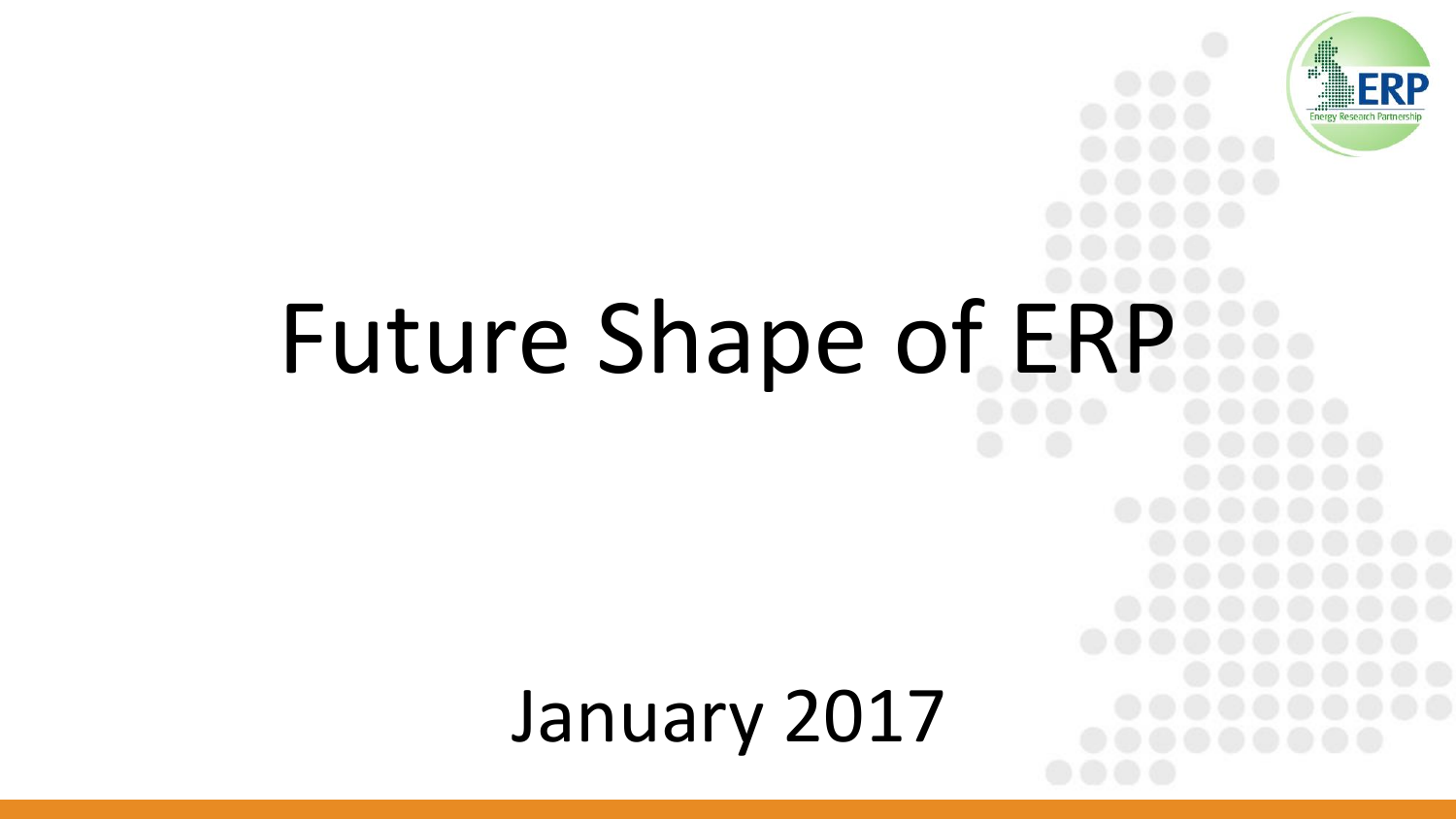# Key themes

- 1. ERP Strengths, Weaknesses, Opportunities and Threats
- 2. Membership
	- Key drivers for membership
	- Balance of membership
	- New member suggestions and introductions.
- 3. Other organisations for collaboration
- 4. Analysis team
	- Size of team
	- Selection and relevance of projects
	- Duration of projects
	- **Objectives**
	- Project pipeline development and management
- Collaboration
- 5. Maximising impact
	- Communications
	- **Publicity**
	- Meetings and presentations
	- High level engagement
- 6. Fee structure
	- Number of members
	- Size of analysis team
	- Member fees
	- Member benefits
	- Overheads
- 7. New CA mission statement (ERP purpose)

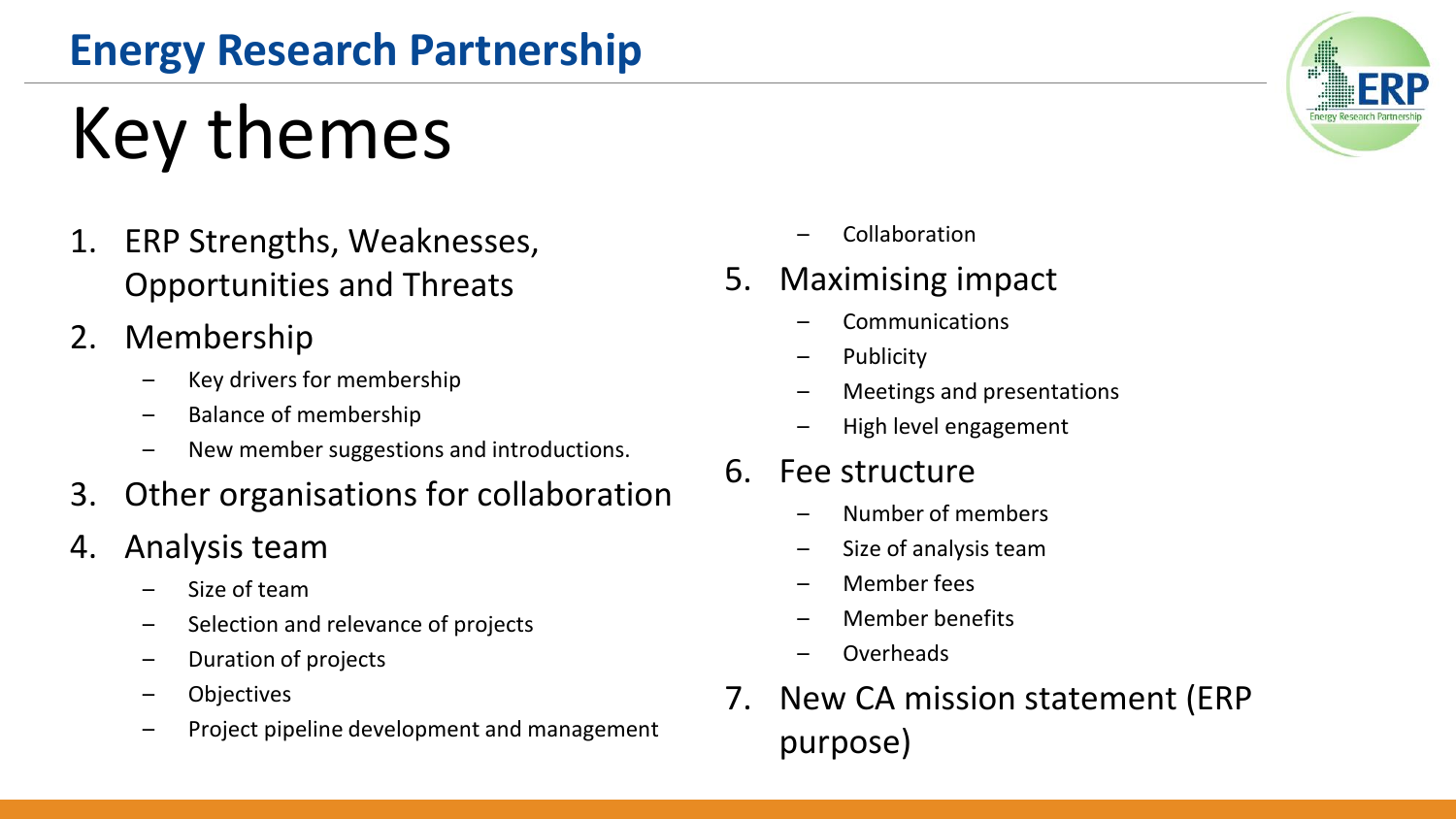### Pillars for success



Public Private Partnership Close links with UK Government and their advisors, establishing dialogue between industry, academia and government

Relevant Focussed on the critical questions of the day and deliver a range of outputs based on strong technical capability.

Agile Able to move quickly, and respond using a flexible delivery model

Active membership Highly engaged and broad membership, who can engage and convene with wider stakeholders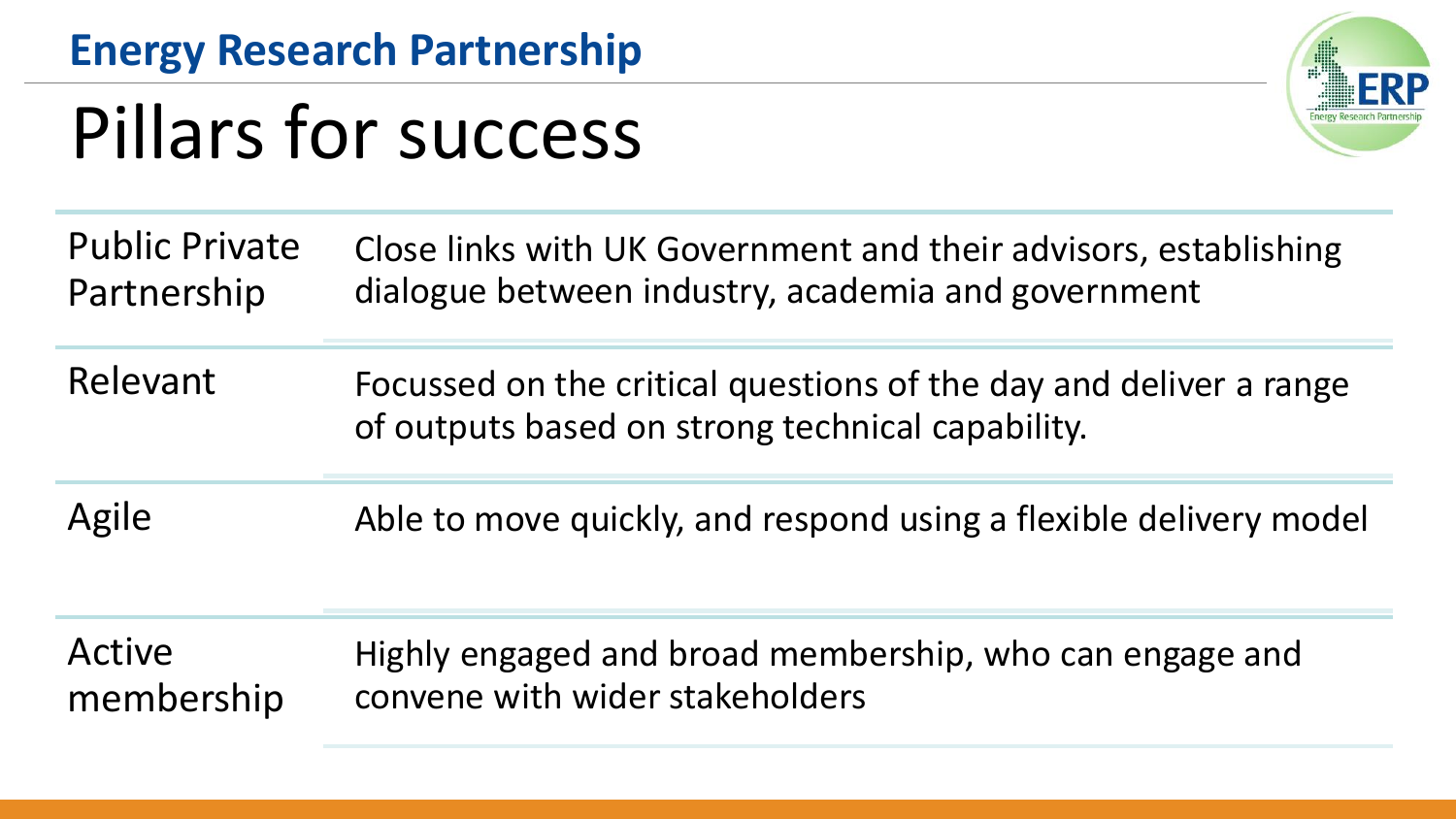

### Proposed Mission Statement

*"ERP is a public /private partnership seeking to accelerate innovation in the energy sector through enhancing dialogue and collaboration."*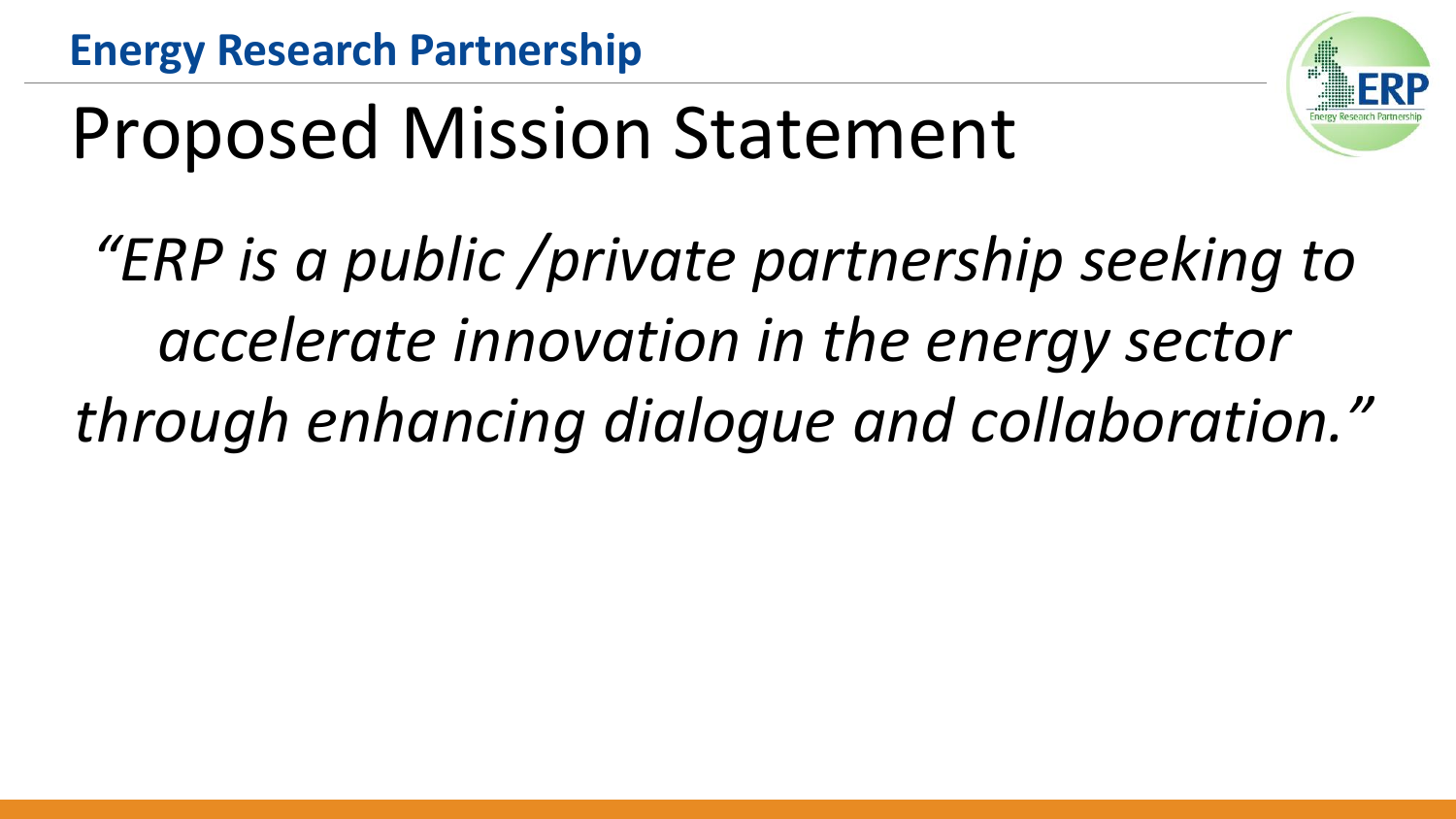### Aims and objectives

- Create an open forum that seeks to inform debate, and helps shape energy and industrial strategy.
- Identify recommendations to help shape future policies and regulations that benefit the UK economy and society as a whole.
- Allow all Members to influence groups more effectively than otherwise they would be able to do so on their own.
- Support UK trade and investment by identification of areas for export of British expertise.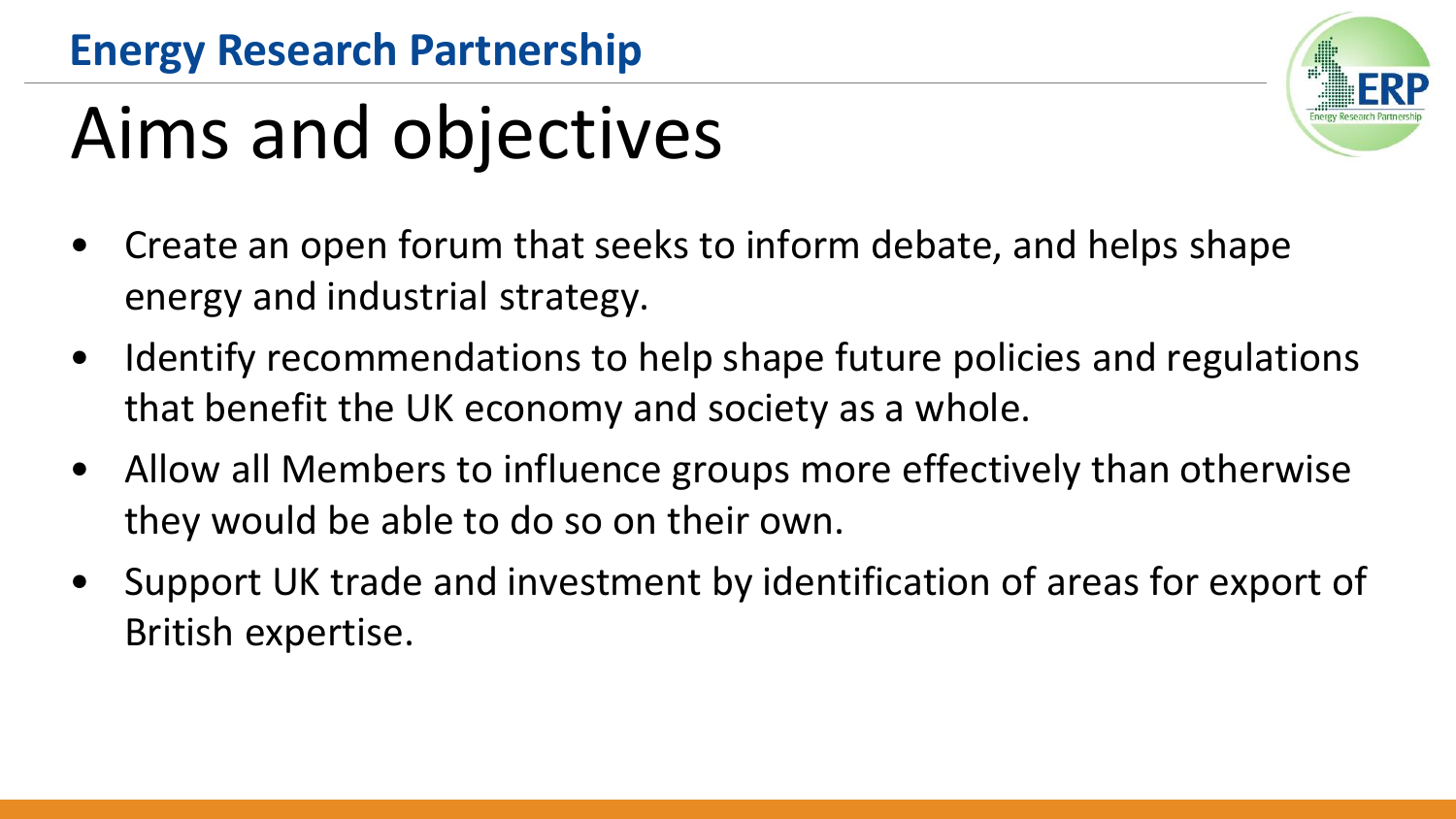

### Operating procedure - initiation

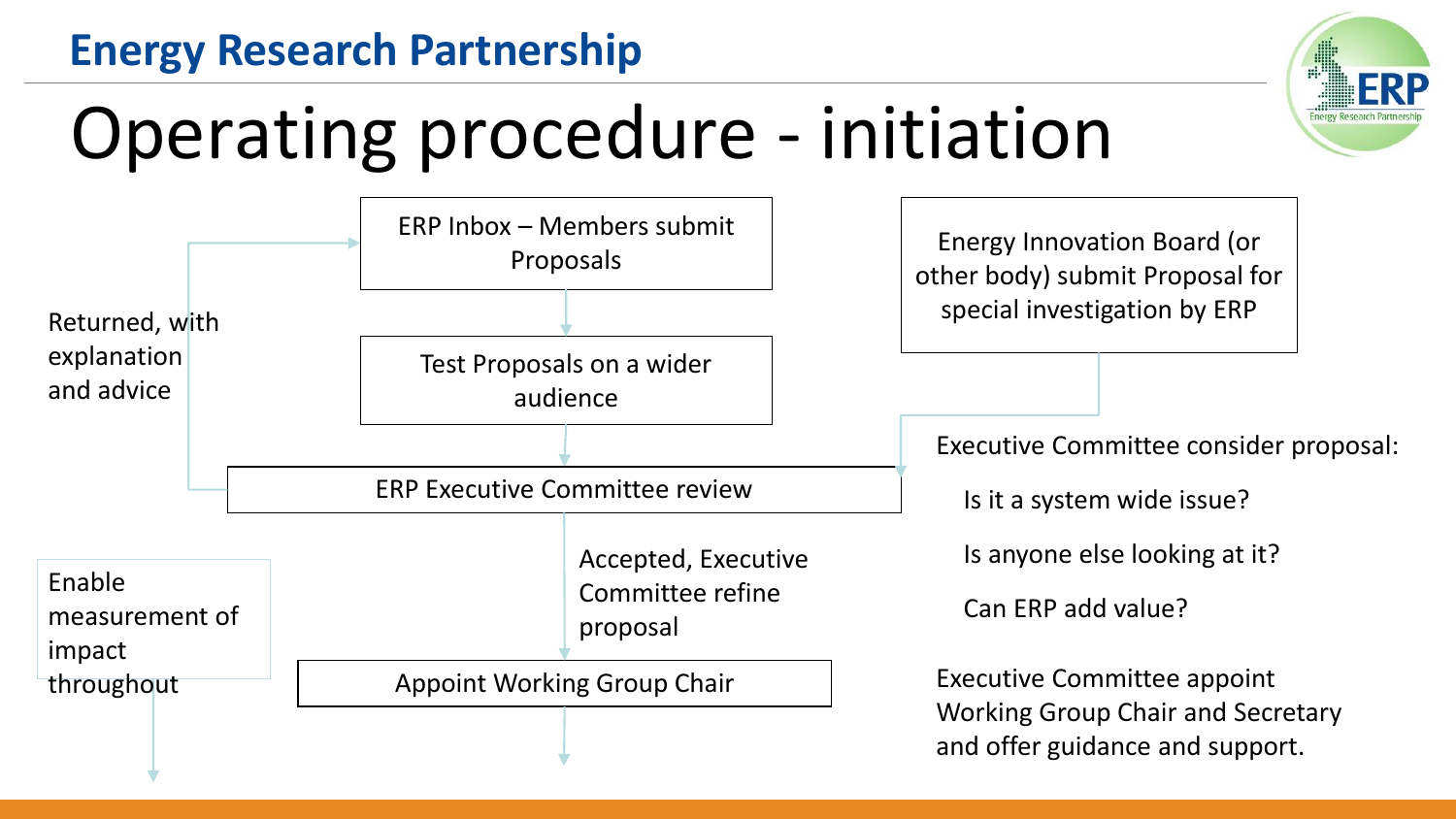

### Operating procedure - delivery



Working Group Chair and Secretary lead on gathering member insights and analysis, putting a call out for feedback.

Working Group meet to review responses and establish a common view.

Analysis Team member assimilates findings, ensuring they are independent and consistent with the ERP brand.

Executive Committee ensures reporting is concise, targeted at key stakeholders and recommendations are limited.

Members of Working Groups convene quarterly at plenary meetings.

Report and presentations are supplemented by opinion pieces and stakeholder engagement.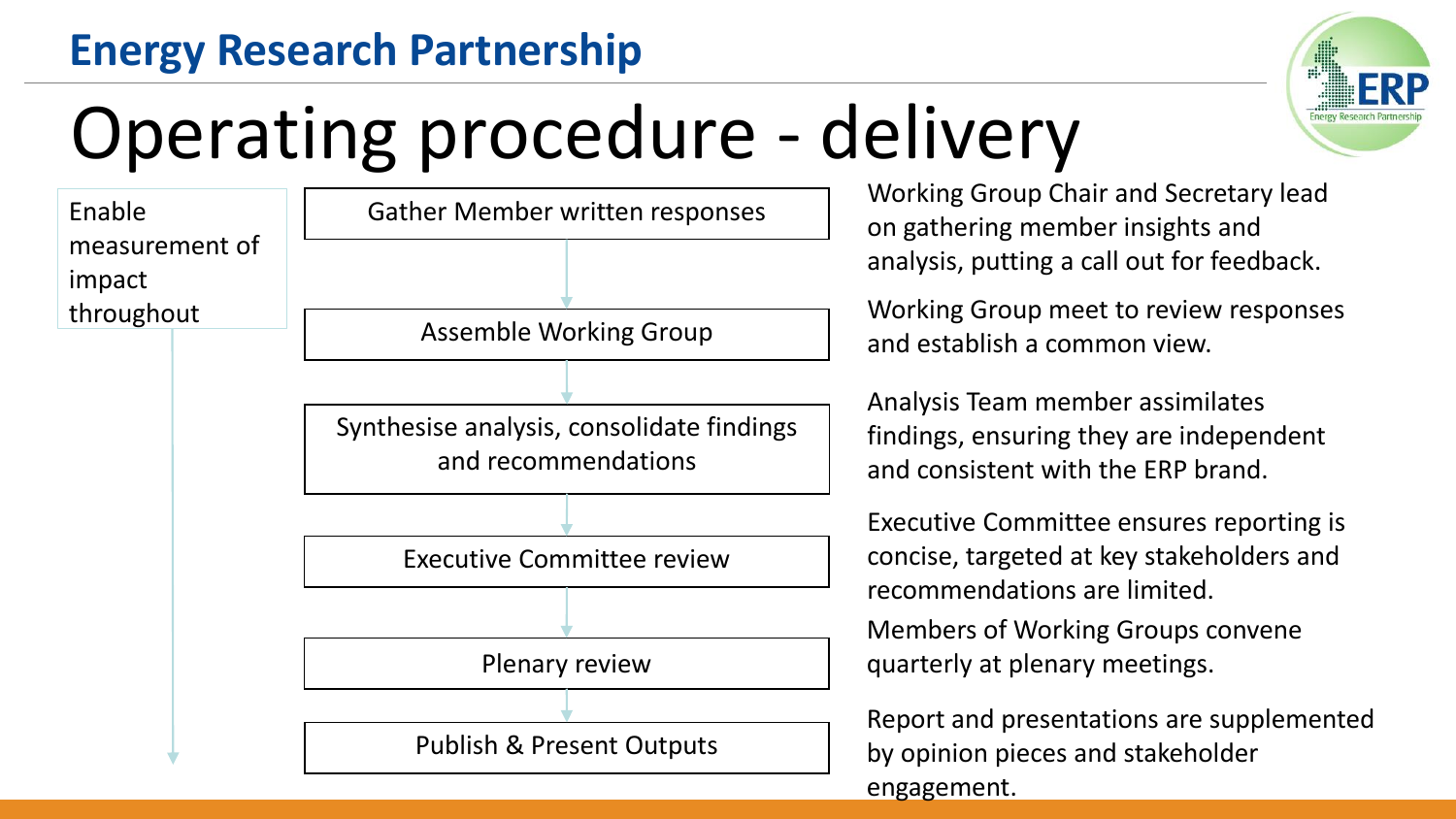### Next steps



- Incorporate principles into new Consortium Agreement.
- Finalise fee structure for 2017-19.
- Members sign new CA from April June 2017.
- Phase into updated ways of working from January 2017 onwards.
- Develop project identification process over next 6 months.

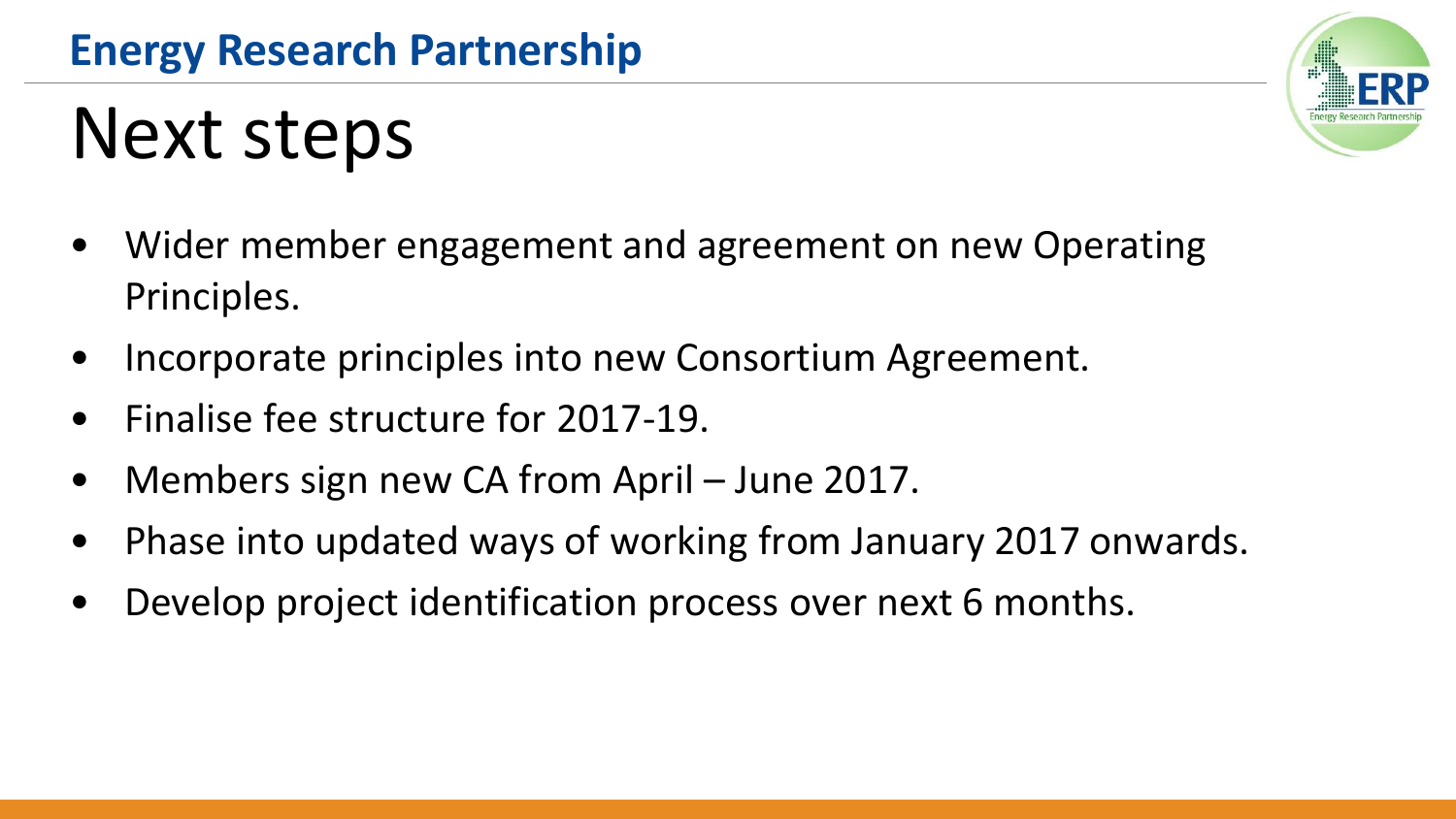### Extra slides for detail

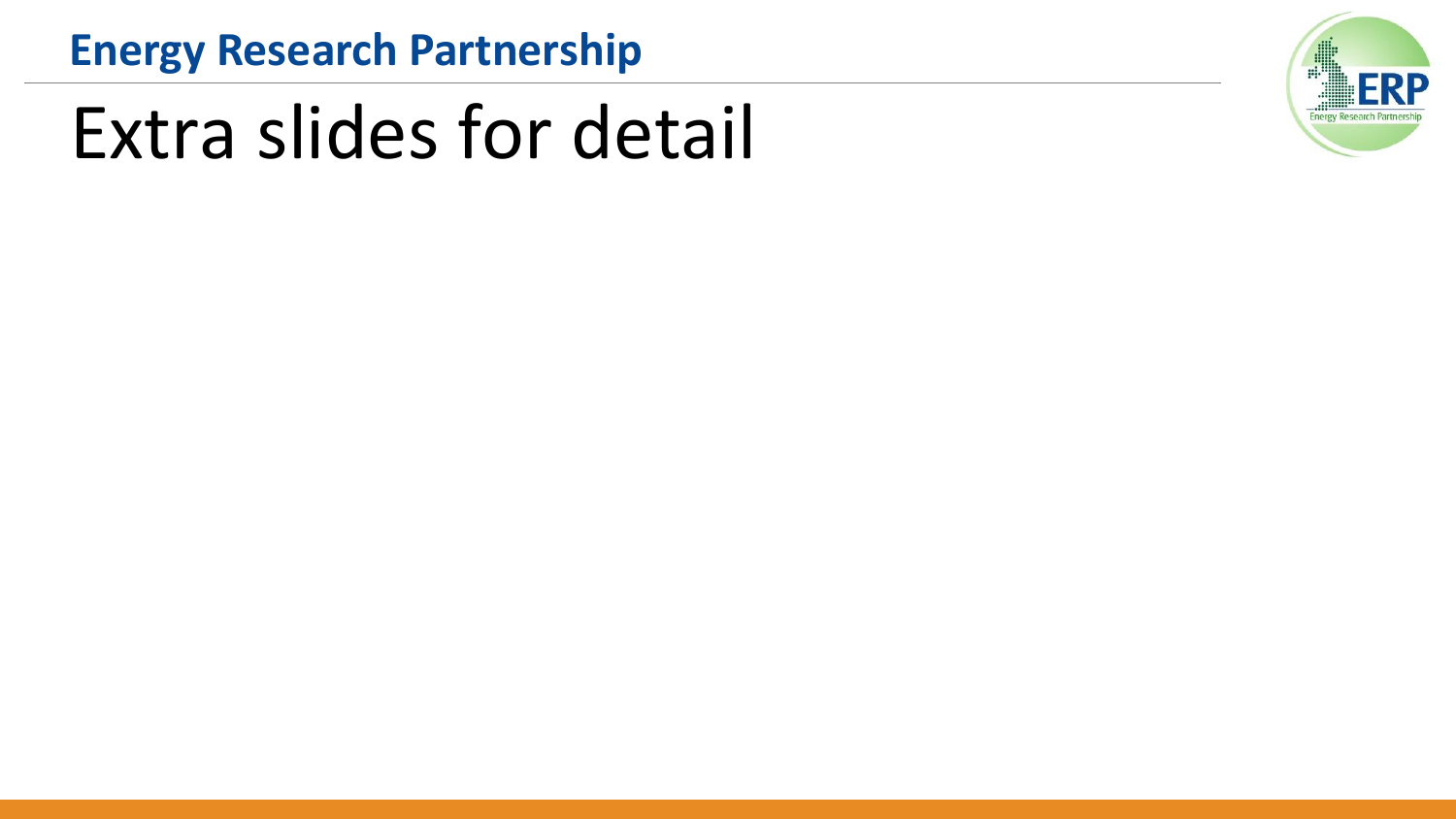### Executive committee



- Meeting virtually 8 times per year, before and after plenary meetings.
- Recognised group to steer ERP direction and set future agenda.
- Provide support to projects:
	- Guidance to the Working Group chair and secretary, and help set the **aims and objectives** for the Project.
	- Identify key **stakeholders** to target the outputs and identify ways to **measure impact** from the Project, and use this to help guide and inform the approach.
	- Agree a **budget and outline programme** for the work, including resources and expenses.

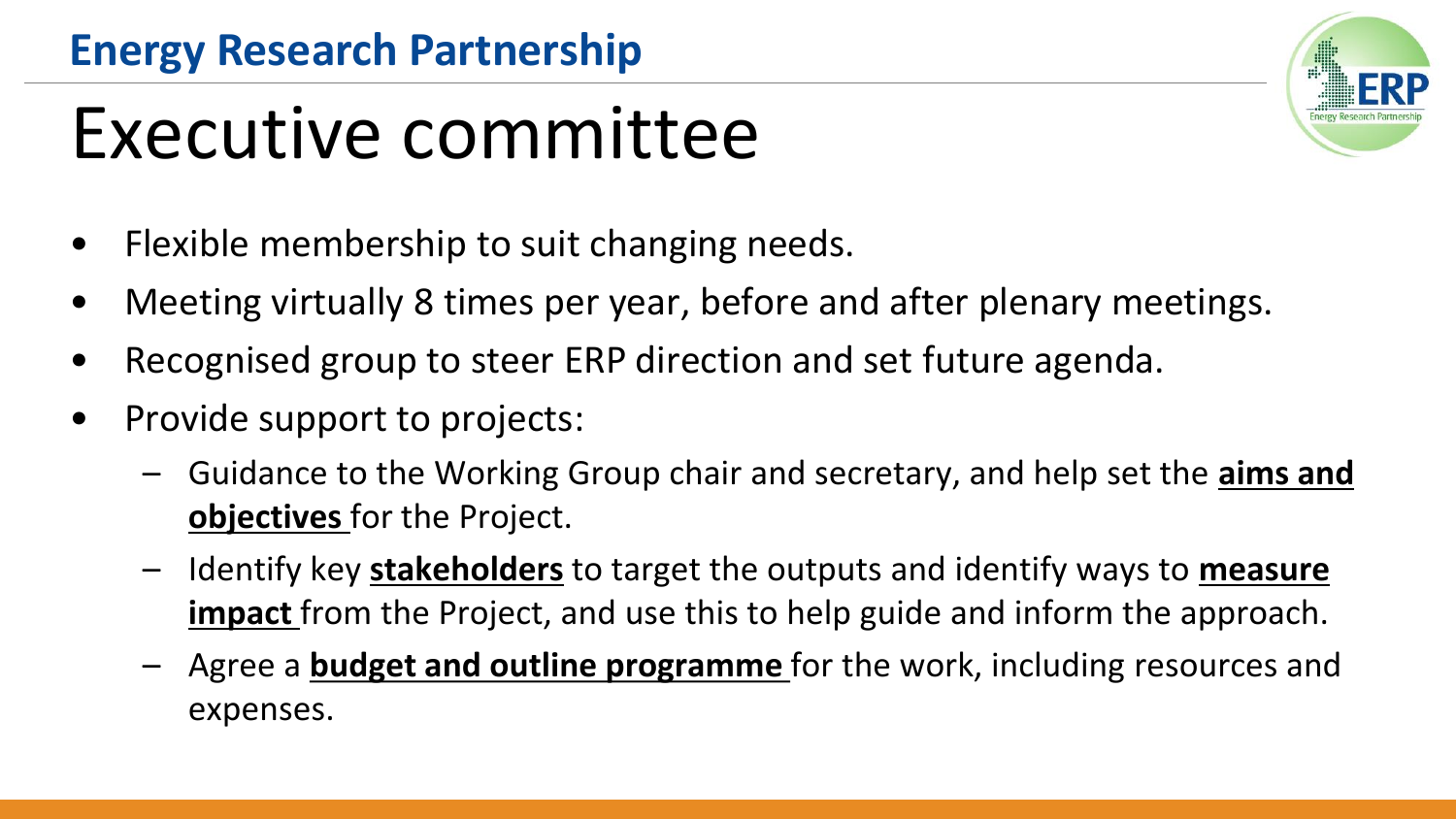# Working groups



- Offer recommendations that can be delivered by Government, Regulators and Industry.
- Collate and present the views and insights from the Membership, supported by whole systems analysis and literature review delivered by the Analysis Team.
- Participants will focus on delivering outputs, as opposed to 'Steering'
- Will require strong involvement and participation from members.